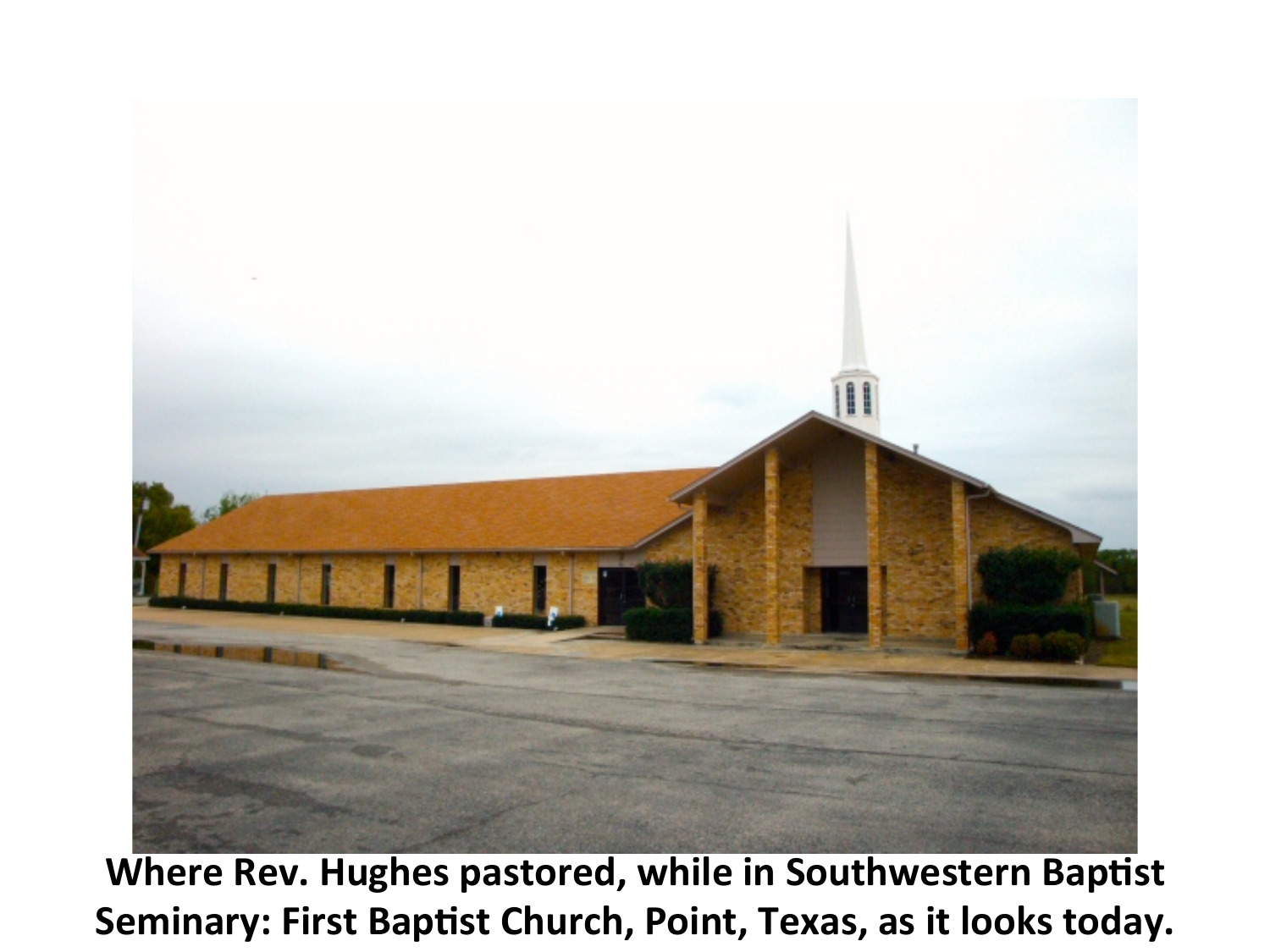POINT, TEXAS. Point is at the intersection of U.S. Highway 69 with Farm roads 47 and 514, eight miles northwest of Emory and sixty miles east of Dallas in northwest Rains County. It originated about 1880 as a flag station and post office on a section of the Missouri, Kansas, and Texas Railroad being built from Mineola to Greenville. Residents proposed the name of Rice's Point, in honor of William Rice, a Kentuckian who had settled the area in the 1840s when it was a part of Van Zandt County. The post office rejected that and several other names because they were already in use.

In 1890 Point had fifty residents, a public school, and four churches. On August 28, 1902, ten men, led by newspaperman Isaac Newton Gresham, met in Point and signed a charter to establish the Farmers Educational and Cooperative Union of America. The Farmers Union, as it is generally called, became a national organization by 1905 and enrolled its one-millionth member three years later. The organization became so large that it had to move its headquarters to Mineola because the volume of mail was more than the Point post office could handle.

In 1913 Point established the first independent school district in Rains County and erected a two-story brick schoolhouse. Also that year a newspaper, the Point Enterprise, began publication. By 1914 the number of inhabitants reached 600. The Great Depression caused a drop in the Point population from 600 in 1931 to 308 in 1933. The number of businesses likewise fell from twenty-five to eighteen. Point's decline paralleled the demise of the cotton industry in Rains County, where production fell from a near record high of 6,420 bales in 1931 to fewer than 3,000 bales by 1935.